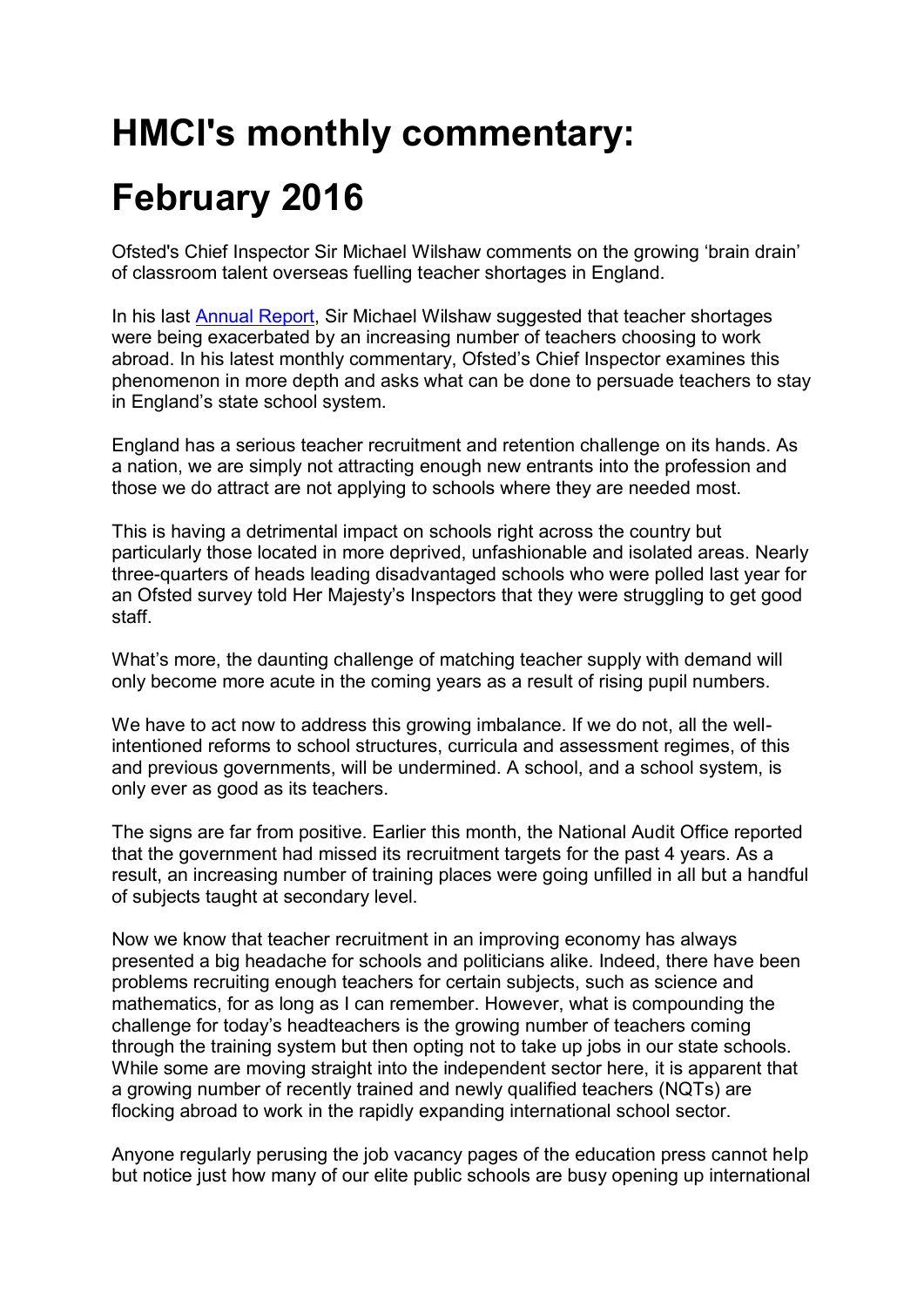branches across the globe, especially in the Gulf States and the Far East. Two years ago, there were 29 of these overseas franchises. At the end of 2015, there were 44 and the number will rise again in the coming months with several new campuses scheduled to open soon.

Famous institutions like Harrow, Marlborough, Shrewsbury and Brighton College − to name just a few − are clamouring to meet a growing demand for a 'traditional' English education among the burgeoning middle classes of these countries as well as the increasing number of British ex-pats who have relocated there.

It would seem that my plea of a couple of years ago for our top independent schools to put more effort into supporting the education system closer to home – "more Derby, less Dubai" as I put it then – has not been heeded.

The current vogue among these prestigious institutions for establishing branches in far-flung corners of the world is just part of a much bigger worldwide boom in international schools in recent years, with UK companies dominating this lucrative market.

Given that the English language is by far the most common medium across the estimated 8,000 international schools and that many of these institutions follow a British style curriculum, it is no surprise that demand for UK-trained teachers is soaring. In 2014−15, there were thought to be 100,000 full-time teachers from the United Kingdom working in international schools – making us the world's biggest exporter of teaching talent.

Indeed, last year, an International School Consultancy survey found that the number of teachers leaving the United Kingdom to teach in English language international schools (18,000) was higher than the number who qualified as teachers through the traditional post-graduate training route (17,000) in England. Although it is of course the case that not all of them will have left a teaching post in the English state school system or have full Qualified Teacher Status, this is still a remarkable and worrying statistic.

This demand for UK-trained teachers is only likely to increase. According to research by the ISC, the number of international schools is projected to nearly double to over 15,000 by 2025.

Recruitment agencies are actively targeting both newly qualified teachers and more experienced classroom professionals from this country, with enticing offers of competitive, usually tax-free salaries, free accommodation and often the prospect of working in warmer, sunnier climes.

If all this wasn't enough to tempt your average debt-laden NQT, a rule change a few years ago now allows some of them to complete their induction overseas.

This, in itself, could prove problematic for those who do eventually decide to return to the English state school system. All my experience as a teacher and headteacher has convinced me that for NQTs, the continuum between their initial teacher training, induction and first few years of teaching is crucial. This is when teachers learn most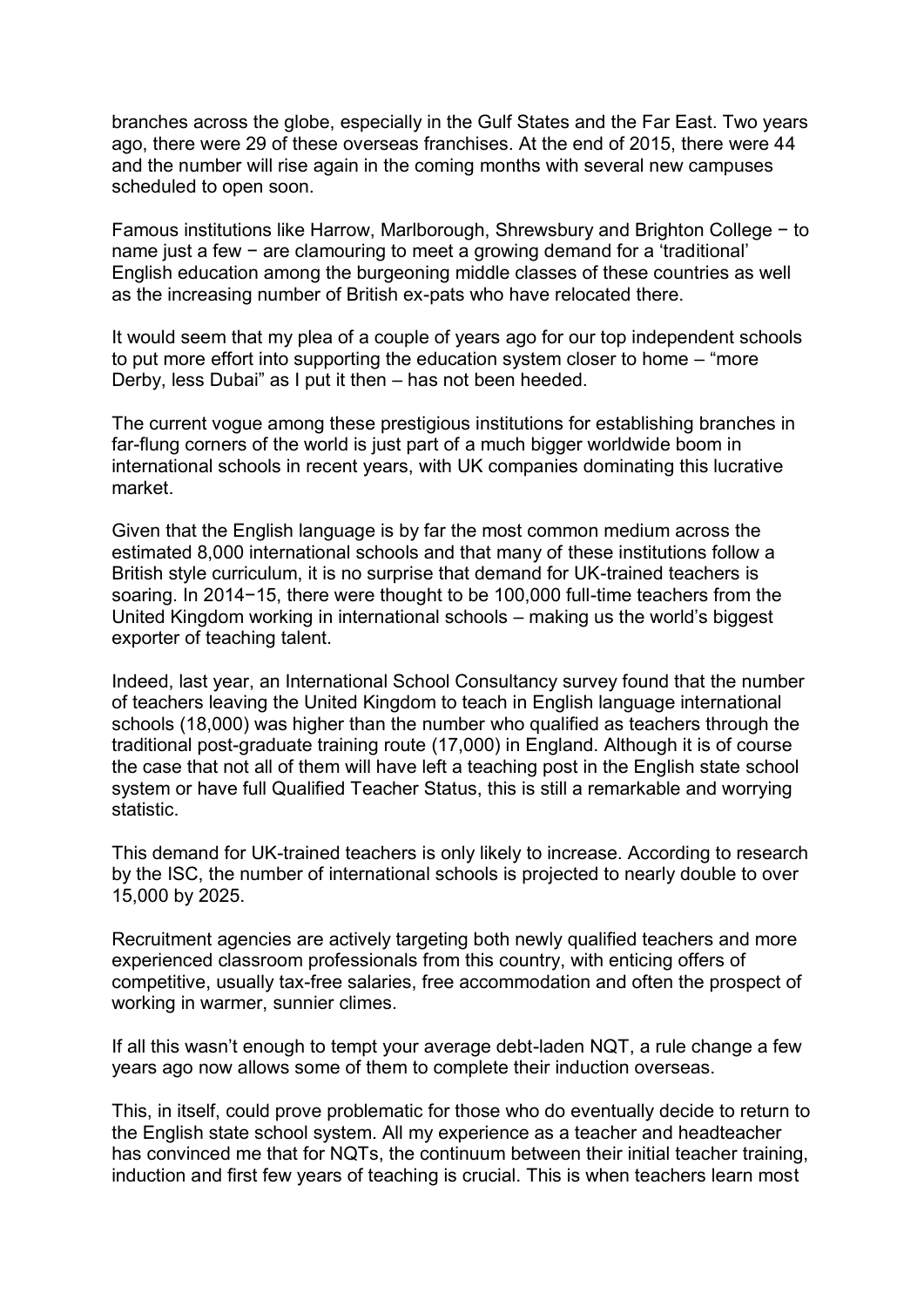about their chosen craft. It is why Ofsted, as part of its inspection of schools, now assesses the effectiveness of the support, mentoring and professional development in place for those at the early stage of their teaching careers, particularly in dealing with issues like pupil behaviour.

I worry that if newly qualified teachers spend the first vital few years of their careers overseas, particularly in institutions that may place little value on continuous professional development, they won't have this secure foundation. They may miss out on the type of opportunities to hone and improve their practice that are available to those who have been teaching in the English state system from the outset.

Of course, there is no denying that the boom in British companies opening and operating international schools abroad is pouring money into the Exchequer and helping with our balance of payments. It also plays its part in enhancing our reputation overseas. Indeed, education has become part of the government's GREAT Britain marketing campaign to raise the profile of home-grown brands abroad.

From a short-term economic perspective, this is undoubtedly a positive thing. However, shouldn't we also ask the question: at what cost to our own state education system?

Are we in danger of overlooking one of the consequences of this expansion – a teacher 'brain drain' from this country just when the supply issue is reaching situation critical?

At a time of well-documented shortages, should we not be putting more effort into holding on to those who have gone through their teacher training in England? After all, let's remember, much of this training is subsidised by the taxpayer in the form of bursaries.

In my last [Annual Report,](https://www.gov.uk/government/publications/ofsted-annual-report-201415-education-and-skills) I suggested financial incentives could be better targeted in order to get trainees to start their career in the areas where they are needed most. As far as I'm concerned, that means Barnsley not Bangkok, Doncaster not Doha, and Kings Lynn not Kuala Lumpur.

I agree with those who say we should be doing a better job of talking up the teaching profession in this country and raising its status. After all, in many ways, there has never been a better time to teach in the English state school system. The facts speak for themselves. More than 8 out of 10 schools are now judged to be good or outstanding, while pupil behaviour has generally improved. Teachers, for the most part, are better supported and have better promotion prospects than ever before.

Of course, things are not perfect; but, we need to be as candid about the successes of the state system as we are about its problems. We need to hear more about the nobility of teaching, the impact that it has and the particular rewards derived from improving the chances of children from poorer and more difficult backgrounds – far greater, I'd argue, than teaching the gilded off-spring of the Chinese or Qatari ruling classes.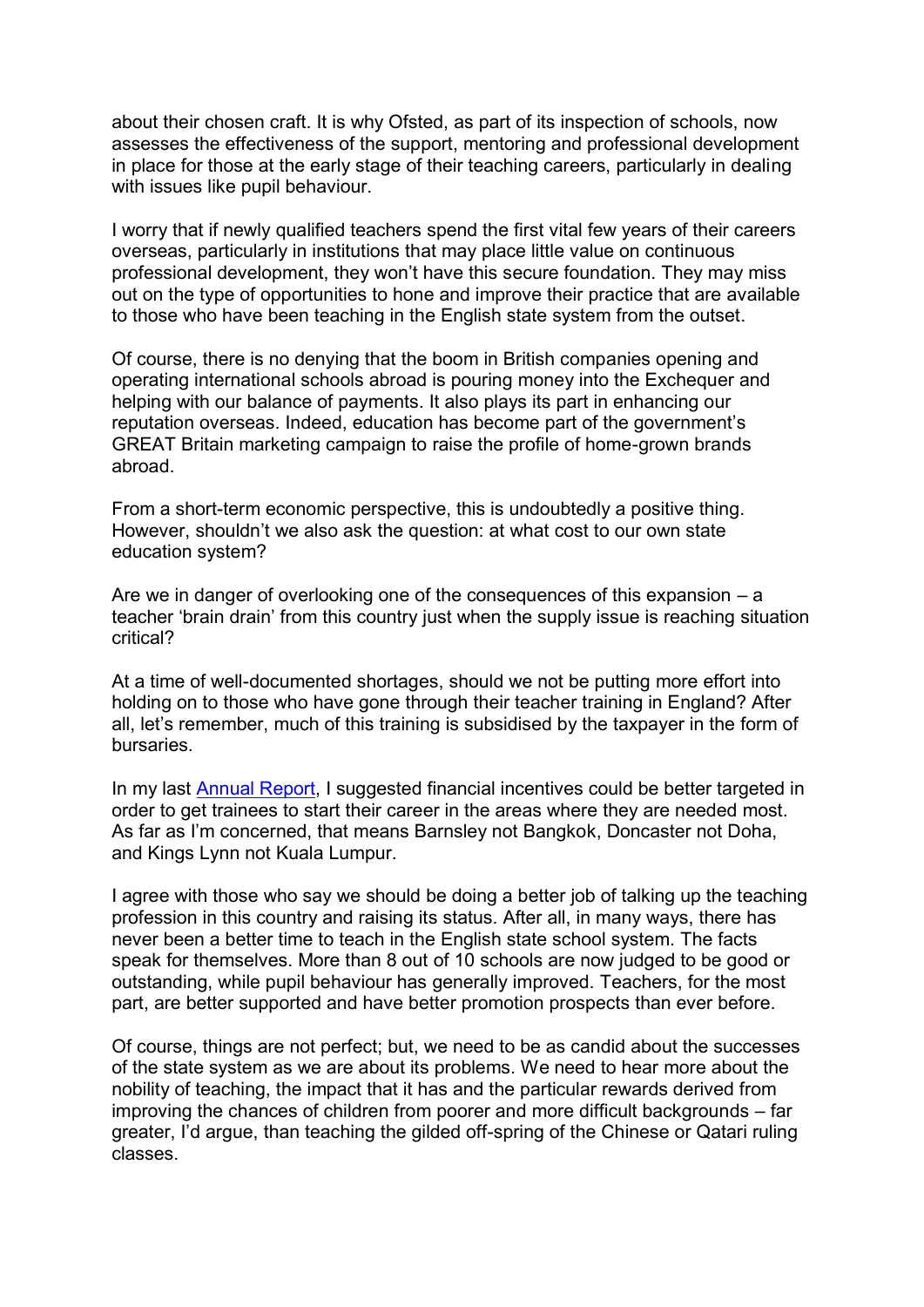It is also important that the government gains a better understanding of the scale of the exodus of teaching talent abroad as well as its causes. At the moment, official figures are hard to come by.

What we do know is that many school leaders here are increasingly looking beyond these shores to make up the teacher shortfall. Indeed, the Department for Education recently launched a campaign to attract overseas teachers in the STEM subjects to England.

While this is an understandable and perhaps necessary step, it again raises the question of whether those plucked straight from the classroom in Australia, Jamaica or Portugal are as well-equipped to cope in an English state school environment as their home-trained contemporaries.

Talking to headteachers who have recruited from abroad to plug vacancy gaps, it is clear that some overseas teachers adapt quickly to the new demands placed on them. However, there are others who find it difficult to get to grips with the particular culture of English schools and our curriculum, assessment and examination regime.

This is one of the reasons why we should start focusing more attention on ways to curb the outward flow of home-trained teachers as part of an overall strategy to ensure that future supply keeps pace with demand.

There is, I would suggest, a moral as well as a practical dimension to the argument in favour of doing so. We should at the very least ask 2 fundamental questions:

Is it fair that the offspring of overseas oligarchs are directly benefiting from UK teacher training programmes at the expense of poor children in large parts of this country?

Is it unreasonable to ask someone who has been trained in our system to make a contractual commitment to teach in that same system for the first few years of their career?

I would, therefore, once again urge policymakers to consider the idea of some form of 'golden handcuffs' to keep teachers working in the state system that trained them for a period of time.

For those who question why such an arrangement should apply to teachers when it doesn't apply to other professional groups, my answer would be: well, perhaps it should.

We all recognise that education – like so much else – has become a globalised commodity. So I am not suggesting we should try to place unreasonable constraints on English-trained teachers exercising their right to teach wherever they want to in the world.

However, all the signs are that teacher shortages in England will continue to present a major challenge for the next decade, at least. It would therefore, in my view, be unwise to bury our heads in the sand over this issue. As a nation, we can ill afford to